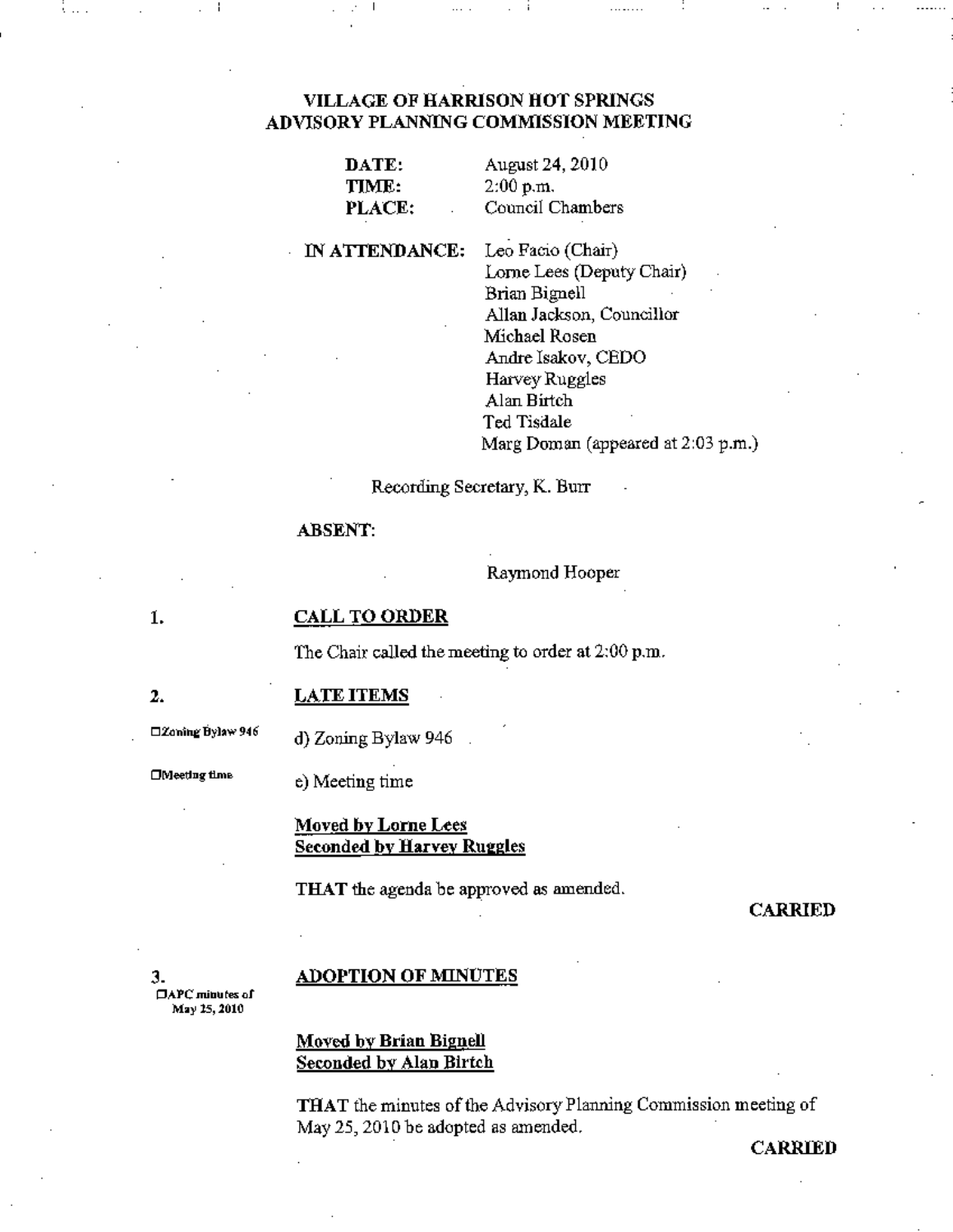# VILLAGE OF HARRISON HOT SPRINGS MINUTES OF THE ADVISORY PLANNlNG COMMlSSION MEETING AUGUST 24,2010 PAGE (2)

#### ERRORS AND OMMISSIONS

Page 1 under call to order the time should read 4:00 p.m. Page 2 Item 6 "preserve" should read "perceived" Page 2 Administration joined in at 4-16 p.m. Page 3 Meeting adjourned at 5:16 p.m.

#### DELEGATIONS/PETITIONS

None

#### CHAIRPERSON REPORT

None

#### ITEMS FOR DISCUSSION

**0 Zoning Bylaw** 

Design Guidelines

4.

5.

6.

Michael made a note of all the issues raised by the APC in previous meetings. Another issue raised is the minimal parcel size in residential zones.

It was noted that the current set of guidelines in the OCP need to be revisited as they are not relevant today.

 $\Box$ Reszoning Application-Jastrzebski

Report of Michael Rosen, Planning Consultant - April 14, 2010 Re: Rezoning Application - Jastrzebski 622 and 626 Hot Springs Road Parcel A, Sec 12, TWP 4, NWD, Plan RP11763. Parcel B, Sec 12, TWP 4, NWD, Plan EP15935

It was noted that the APC have voted against a single family dwelling on the two above properties on two separate occasions. It was mentioned that there needs to be more campgrounds and commercial properties in the area. The size of the parcel is  $40 \times 50$  meters which is almost the same size as a residential parcel. It was noted that the lots are not zoned for a campground. It was noted that this should be discussed with the EDC as it is currently CS zone.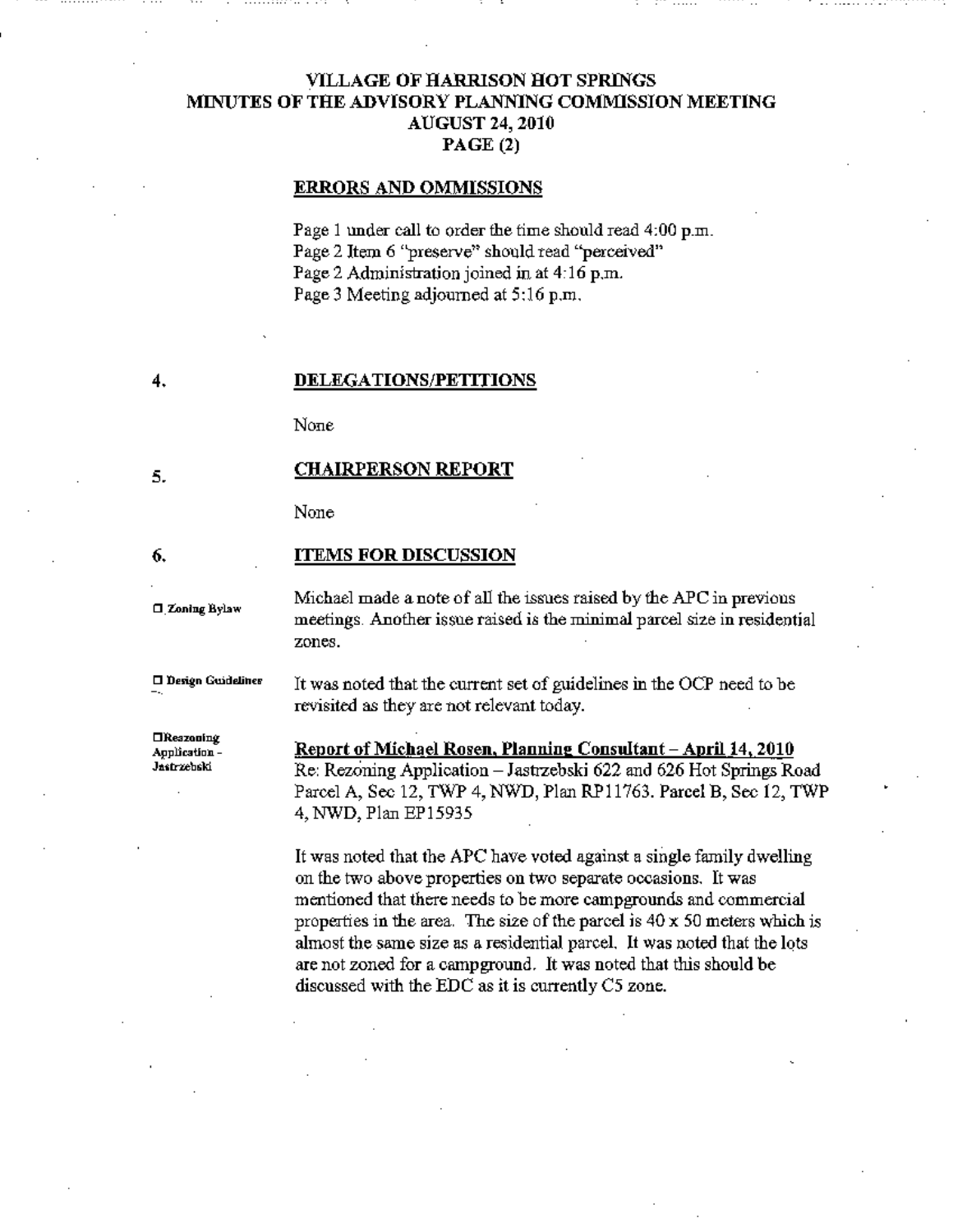# VILLAGE OF HARRISON HOT SPRINGS MlNUTES OF THE ADVISORY PLANNING COMMISSION MEETING AUGUST 24, 2010 PAGE (3)

### Moved by Marg Doman Seconded by Alan Birtch

THAT we rezone the properties from  $C5$  tourist commercial to  $R1$ single family residence.

> DEFEATED OPPOSED BY L. LEES OPPOSED BY B. BIGNELL OPPOSED BY L. FACIO OPPOSED BY H. RUGGLES

 $\cdots$  . . .

# Moved by Lorne Lees Seconded by Brian Bignell

THAT we rezone the properties from C5 tourist commercial to Rl single family residence. subject to the approval of the Economic Development Committee.

DZontng Bylaw 946

## CARRIED OPPOSED BY M. DOMAN OPPOSED BY A. BIRTCH

CMeeting time

#### **Moved by Harvey Ruggles** Seconded by Brian Bignell

THAT the APC supports Zoning Bylaw 946.

#### CARRIED

## Moved by Leo Facio Seconded by Marg Doman

**THAT** the meeting time for the APC be changed from  $4:00$  p.m. to  $2:00$ p.m.

#### **CARRIED**

The next APC meeting will be September 21, 2010 at  $2:00$  p.m.

It was noted that businesses throughout the Village could use some "sprucing up." It was mentioned that the EDC is looking into this to create an incentive program to encourage businesses to improve the look of their buildings.